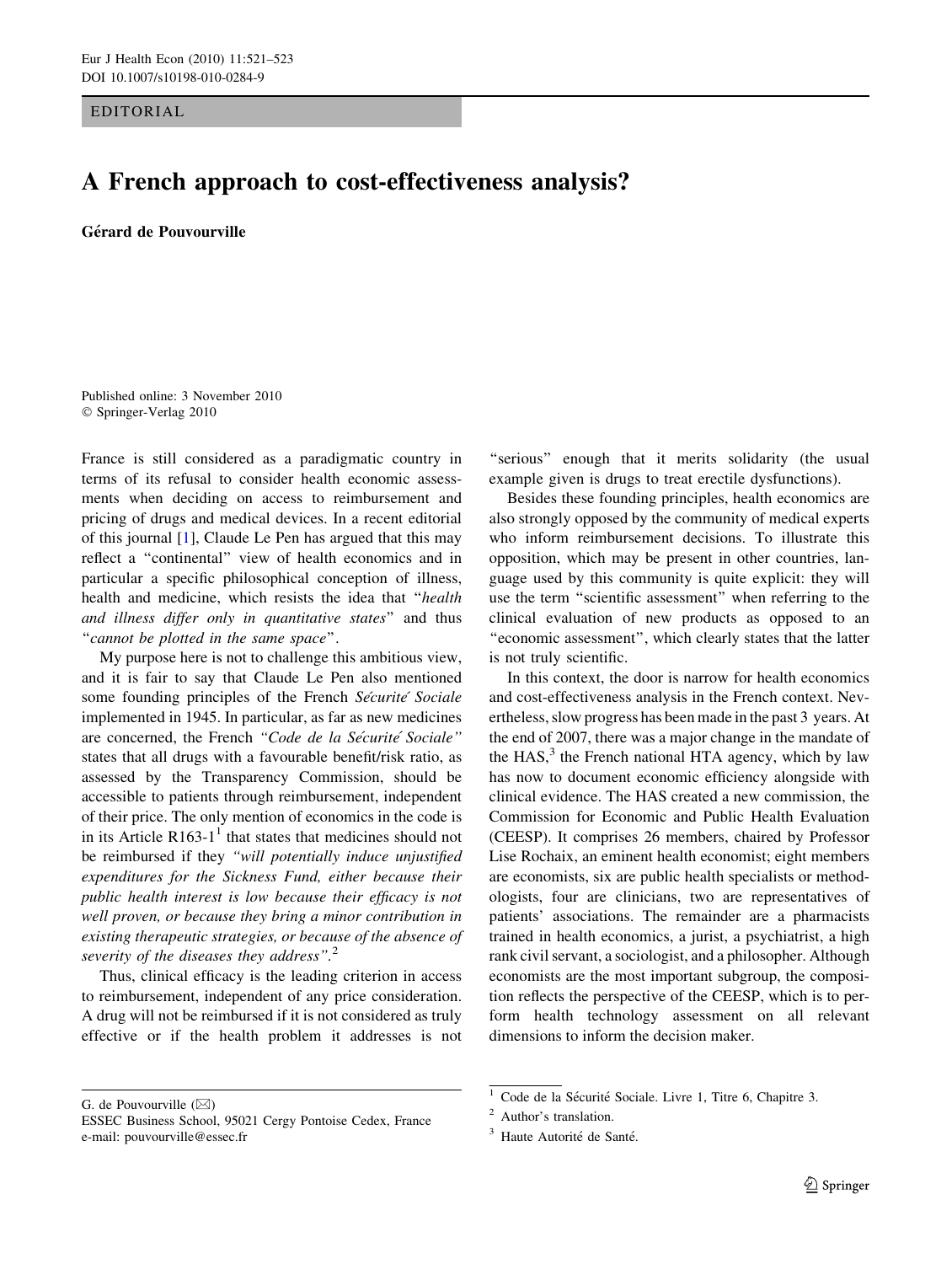The CEESP covers all health interventions, be they drugs, medical devices, screening programs, diagnostic and therapeutic procedures, etc. In principle, the Commission should give advices at the following levels:

- at the first listing of a medical technology and beyond the assessment of the efficacy/safety ratio and the definition of the target population, document the system impact of the technology and identify additional data required for future reassessment, if required by HAS;
- at time of reassessment, provide with cost-effectiveness/cost-benefit analysis;
- permanently provide decision makers with full HTA including all relevant dimensions (economic, ethical, sociological, legal).

A recently published report of the  $CEESP<sup>4</sup>$  will illustrate how cost-effectiveness may be used in the future in France. As of July 2010, the HAS published the results of a study, the aim of which was to provide the government and the sickness fund with recommendations on the most efficient use of statins. This work was undertaken on the request of the Ministry of Health, but it also was in line with ongoing actions taken by the sickness fund and directed towards physicians aiming at encouraging generic prescriptions. The published report covers the following issues:

- Clinical recommendations on the use of statins in lipidlowering strategies, based on published evidence. Such recommendations were to adjust lipid-lowering treatments to patients profiles, in terms of cardiovascular and metabolic risk factors. One particular issue was that of the relative morbid-mortality outcomes of statins in primary prevention (patients with risk factors but no previous event) and secondary prevention.
- Recommendations based on the comparison of the cost of the use of different statins, since the class covers both generic molecules (simvastatin, fluvastatin and pravastatin) and molecules still under licence protection (atorvastatin and rosuvastatin).

The economic approach to the question was based on the following line of arguments. First, it was acknowledged by authors that lipid-lowering treatments with statins had demonstrated a benefit in reducing mortality. This benefit was considered by authors as a class effect; heterogeneity of populations included in trials was such that it was not possible to individualize differential benefits for each statin. It was nevertheless recognized that statins did have a differential potency in reducing LDL cholesterol, with an advantage to the more recent statins, which can be prescribed at lower doses. The report used data from the STELLAR [\[2](#page-2-0)] clinical trial and the meta-analysis from Law [\[3](#page-2-0)] to establish an equivalency matrix in terms of percentage reduction of LDL cholesterol according to different doses of marketed molecules. The review of the literature also led to consider that there were no differences in toxicity, at doses currently prescribed in France. Differential activity of statins on HDL cholesterol was not considered, since the benefits from controlling this parameter were not considered as sufficiently established to justify an indication.

Authors then proceeded to the calculation of the cost of reduction of 1 g/L of LDL cholesterol, for each molecule/ dose couple. More accurately, the calculation consisted of the estimation of the annual cost of treatment related to the percentage of reduction of LDL.

The main conclusions of the economic analysis were the following, taking into account actual public prices of each molecule:

- For low to moderate hypercholesterolemia (with a 40% or less reduction expected of LDL), generic simvastatin was recommended with a dosage adapted to the therapeutic target (10, 20 or 40 mg) as being the most efficient treatment. Notice that if the target is a reduction of 30–40% of LDL, atorvastatin 10 mg and rosuvastatin 5 mg were considered as equivalent to simvastatin 40 mg in terms of cost-efficacy.
- For moderate to severe hypercholesterolemia  $(≥40%$ reduction of LDL cholesterol), only rosuvastatin and atorvastatin allow to reach the therapeutic target. If the target reduction is between 40 and 50%, rosuvastatin 10 or 20 mg is more cost-effective than atorvastatin 20 or 40 mg, if the target exceeds 50% then only atorvastatin 80 mg is useful.
- In all cases, for the same expected target, the generic presentation should be preferred.

Finally, based on a review of published cost-effectiveness analyses, authors do not recommend primary prevention for patients with a low cardiovascular risk. This appraisal is not formally based on an explicit cost-per-QALY threshold, but on the observation that in this indication, published ICERs are significantly higher than for primary prevention for high risk patients or secondary prevention.

What can be extrapolated from this example for the future of health economics in France? On one hand, it is most plausible that in the near future, economic analysis will be used mainly to assess the relative efficiency of treatments in given therapeutic domains, and not across the board; this is quite similar to IQWIG's approach in Germany. The other similarity with Germany has been the use by authors of the

 $4$  HAS. Efficacité et efficience des hypolipémaints: une analyse centrée sur les statines, July 22, 2010. [http://www.has-sante.fr/portail/](http://www.has-sante.fr/portail/jcms/c_968816/efficacite-et-efficience-des-hypolipemiants-une-analyse-centree-sur-les-statines) [jcms/c\\_968816/efficacite-et-efficience-des-hypolipemiants-une](http://www.has-sante.fr/portail/jcms/c_968816/efficacite-et-efficience-des-hypolipemiants-une-analyse-centree-sur-les-statines)[analyse-centree-sur-les-statines.](http://www.has-sante.fr/portail/jcms/c_968816/efficacite-et-efficience-des-hypolipemiants-une-analyse-centree-sur-les-statines)